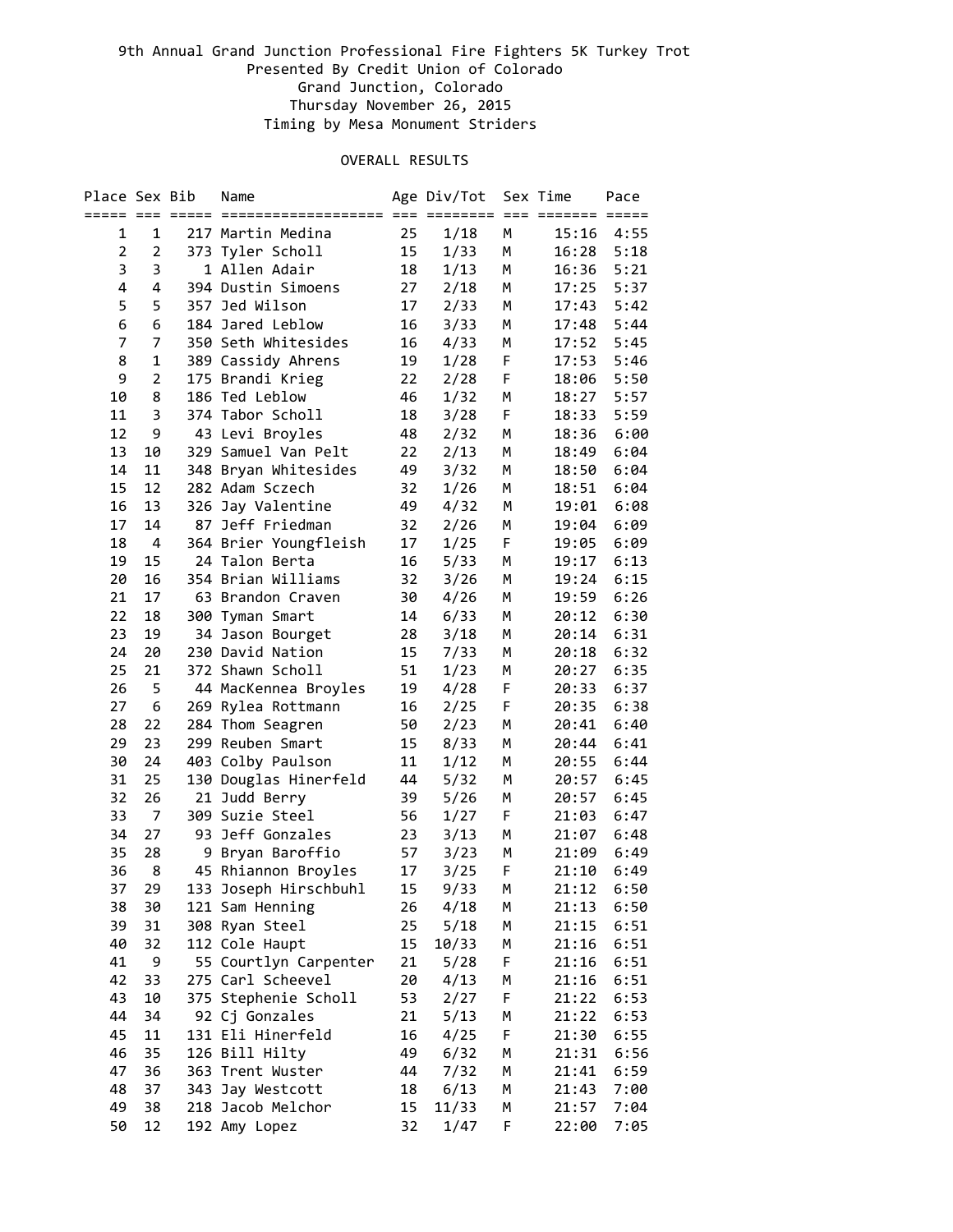| Place Sex Bib |    |    | Name                                |      | Age Div/Tot |        | Sex Time    | Pace            |
|---------------|----|----|-------------------------------------|------|-------------|--------|-------------|-----------------|
|               |    |    |                                     | $==$ | essesses    |        | === ======= | $=$ $=$ $=$ $=$ |
| 51            | 39 |    | 392 John Turner                     | 46   | 8/32        | М      | 22:00       | 7:05            |
| 52            | 13 |    | 129 Maya Hilty                      | 16   | 5/25        | F      | 22:01       | 7:06            |
| 53            | 40 |    | 226 Jack Mottram                    | 12   | 12/33       | М      | 22:01       | 7:06            |
| 54            | 14 |    | 356 Sherry Williams                 | 41   | 1/34        | F      | 22:02       | 7:06            |
| 55            | 41 |    | 379 Kevin Horn                      | 26   | 6/18        | М      | 22:07       | 7:07            |
| 56            | 42 | 23 | Jadin Berta                         | 14   | 13/33       | Μ      | 22:11       | 7:09            |
| 57            | 15 |    | 169 Sarah Kem                       | 21   | 6/28        | F      | 22:14       | 7:10            |
| 58            | 16 |    | 219 Samantha Melchor                | 18   | 7/28        | F      | 22:16       | 7:10            |
| 59            | 43 |    | 365 Troy Youngfleish                | 46   | 9/32        | М      | 22:17       | 7:11            |
| 60            | 17 |    | 120 Karoline Henning                | 26   | 1/22        | F      | 22:18       | 7:11            |
| 61            | 44 |    | 174 Andy Krieg                      | 55   | 4/23        | М      | 22:19       | 7:11            |
| 62            | 18 |    | 401 Olevia Shafer                   | 22   | 8/28        | F      | 22:28       | 7:14            |
| 63            | 19 |    | 20 Clarissa Berry                   | 16   | 6/25        | F      | 22:39       | 7:18            |
| 64            | 20 |    | 94 Mary Gonzales                    | 48   | 2/34        | F      | 22:40       | 7:18            |
| 65            | 45 |    | 398 John Whyte                      | 12   | 14/33       | Μ      | 22:41       | 7:18            |
| 66            | 46 |    | 224 Billy Mottram                   | 14   | 15/33       | M      | 22:42       | 7:19            |
| 67            | 47 |    | 185 Jordan Leblow                   | 11   | 2/12        | M      | 22:43       | 7:19            |
| 68            | 48 |    | 195 Sean Mac Millan                 | 43   | 10/32       | M      | 22:45       | 7:20            |
| 69            | 49 |    | 349 Lance Whitesides                | 14   | 16/33       | M      | 22:46       | 7:20            |
| 70            | 21 |    | 38 Brenda Brock                     | 33   | 2/47        | F      | 22:58       | 7:24            |
| 71            | 50 |    | 334 Eddie Villegas                  | 21   | 7/13        | M      | 23:02       | 7:25            |
| 72            | 22 |    | 52 Rachel Cambray                   | 37   | 3/47        | F      | 23:03       | 7:26            |
| 73            | 23 |    | 399 Brooke Jewsen                   | 37   | 4/47        | F      | 23:06       | 7:26            |
| 74            | 51 |    | 15 Brandon Beeler                   | 30   | 6/26        | M      | 23:06       | 7:27            |
| 75            | 24 |    | 291 Kimberly Short                  | 45   | 3/34        | F      | 23:07       | 7:27            |
| 76            | 52 |    | 358 Jonah Wilson                    | 18   | 8/13        | м      | 23:10       | 7:28            |
| 77            | 53 |    | 166 Ryan Keeler                     | 23   | 9/13        | М      | 23:12       | 7:29            |
| 78            | 54 |    | 274 Roger Santistevan               | 45   | 11/32       | м      | 23:15       | 7:29            |
| 79            | 25 |    | 210 Kayleigh Matook                 | 26   | 2/22        | F      | 23:20       | 7:31            |
| 80            | 55 |    | 88 Rodney Garcia                    | 41   | 12/32       | м      | 23:28       | 7:34            |
| 81            | 56 |    | 22 Newell Berry                     | 14   | 17/33       | M      | 23:31       | 7:35            |
| 82            | 57 |    | 163 Miller Jones                    | 10   | 3/12        | М      | 23:34       | 7:35            |
| 83            | 26 |    | 371 Kate Joyce                      | 42   | 4/34        | F      | 23:36       | 7:36            |
| 84            | 58 |    | 283 Gannon Seagren                  | 13   | 18/33       | М      | 23:41       | 7:38            |
| 85            | 59 |    | 318 Rick Taggart                    | 65   | 1/7         | М      | 23:44       | 7:39            |
| 86            | 27 |    | 115 Milan Haupt                     | 17   | 7/25        | F      | 23:44       | 7:39            |
| 87            | 60 |    | 170 Kevin Keppel                    | 56   | 5/23        | M      | 23:47       | 7:40            |
| 88            | 61 |    | 268 Keenan Ross<br>253 Ben Price    | 15   | 19/33       | Μ      | 23:47       | 7:40            |
| 89            | 62 |    | 256 Richard Price                   | 9    | 4/12        | М      | 23:49       | 7:40            |
| 90            | 63 |    |                                     | 41   | 13/32       | M      | 23:49       | 7:40            |
| 91            | 28 |    | 286 Hannah Seminole                 | 24   | 3/22        | F      | 23:52       | 7:41            |
| 92            | 29 |    | 367 Abbi Beckwith                   | 17   | 8/25        | F      | 23:52       | 7:41            |
| 93            | 64 |    | 337 Cody Volt                       | 20   | 10/13       | М      | 23:57       | 7:43            |
| 94            | 65 |    | 335 Andy Volt<br>160 Lyndsy Johnson | 17   | 20/33       | М      | 24:01       | 7:44            |
| 95            | 30 |    |                                     | 20   | 9/28        | F      | 24:08       | 7:46            |
| 96            | 66 |    | 161 Torin Johnson                   | 16   | 21/33       | м      | 24:08       | 7:46            |
| 97            | 31 |    | 128 Jill Hilty                      | 57   | 3/27        | F      | 24:12       | 7:48            |
| 98            | 67 |    | 39 Patrick Brooks                   | 33   | 7/26        | М      | 24:15       | 7:49            |
| 99            | 68 |    | 278 Brian Schneider                 | 40   | 14/32       | М<br>F | 24:22       | 7:51            |
| 100           | 32 |    | 330 Tammy Van Pelt                  | 47   | 5/34        |        | 24:22       | 7:51            |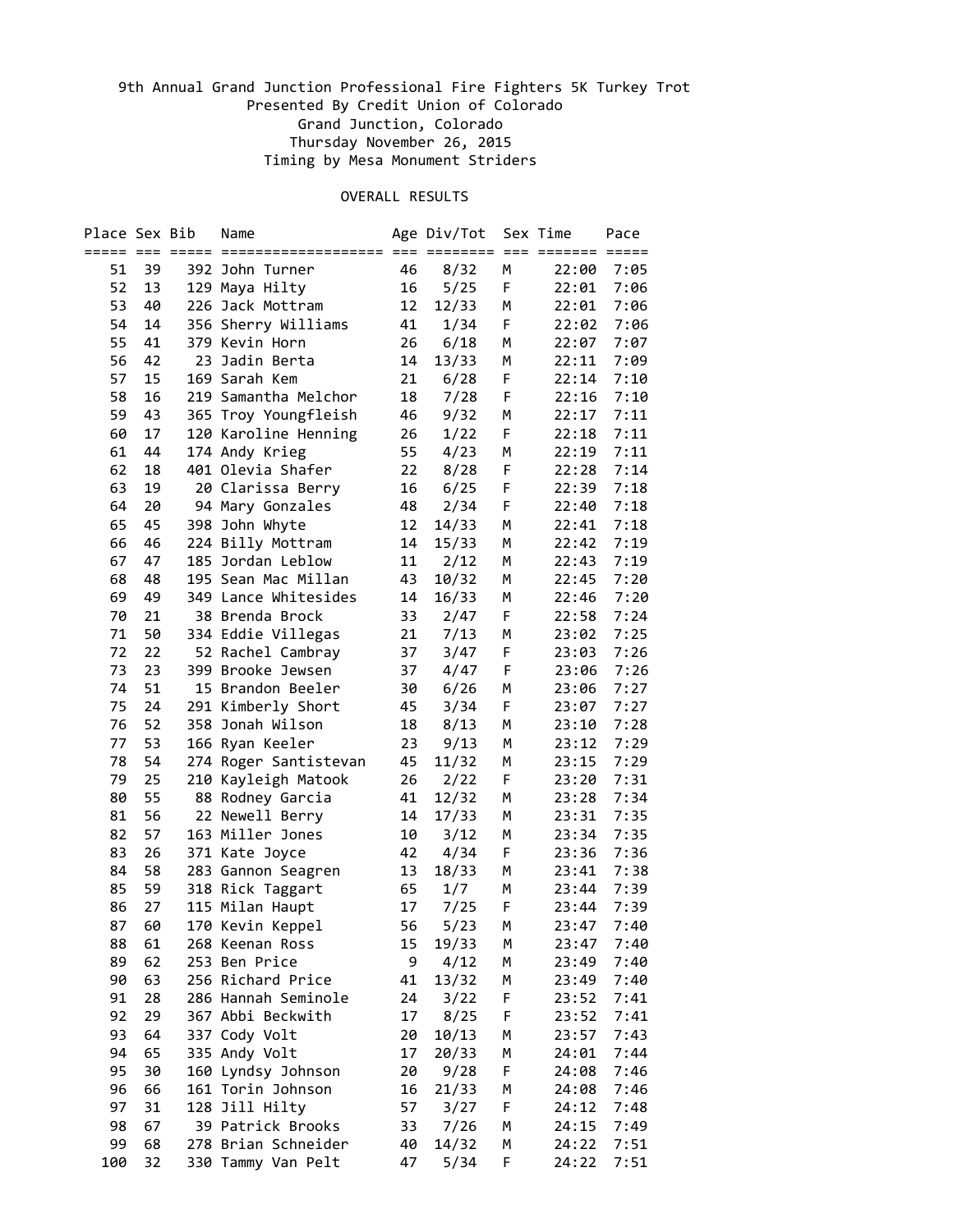| Place Sex Bib |          |    | Name                                     |         | Age Div/Tot                 |        | Sex Time       | Pace |
|---------------|----------|----|------------------------------------------|---------|-----------------------------|--------|----------------|------|
|               |          |    |                                          | $===$   | $=$ $=$ $=$ $=$ $=$ $=$ $=$ |        |                |      |
| 101           | 69       |    | 162 Mike Jones                           | 39      | 8/26                        | Μ      | 24:25          | 7:52 |
| 102           | 70       |    | 276 Jay Scheevel                         | 58      | 6/23                        | М      | 24:29          | 7:53 |
| 103           | 71       |    | 272 Robert Ruleaux                       | 45      | 15/32                       | М      | 24:31          | 7:54 |
| 104           | 33       |    | 113 Ella Haupt                           | 12      | 9/25                        | F      | 24:32          | 7:54 |
| 105           | 72       |    | 341 Allan Weinand                        | 58      | 7/23                        | м      | 24:32          | 7:54 |
| 106           | 34       |    | 376 Cerise Fritsch                       | 32      | 5/47                        | F      | 24:33          | 7:55 |
| 107           | 35       |    | 377 Theresa Fritsch                      | 56      | 4/27                        | F      | 24:34          | 7:55 |
| 108           | 73       |    | 236 Luke Oleson                          | 14      | 22/33                       | м      | 24:35          | 7:55 |
| 109           | 74       |    | 404 Caleb Paulson                        | 17      | 23/33                       | M      | 24:37          | 7:56 |
| 110           | 75       |    | 410 Ben Linstid                          | 39      | 9/26                        | M      | 24:41          | 7:57 |
| 111           | 76       |    | 12 Doug Beach                            | 57      | 8/23                        | М      | 24:43          | 7:58 |
| 112           | 77       |    | 306 Marshall Steel                       | 55      | 9/23                        | М      | 24:45          | 7:58 |
| 113           | 36       |    | 11 Asia Barrientos                       | 16      | 10/25                       | F      | 24:49          | 8:00 |
| 114           | 37       |    | 176 Sj Krieg                             | 23      | 10/28                       | F      | 24:54          | 8:01 |
| 115           | 38       |    | 68 Karla Delacruz Cast                   | 16      | 11/25                       | F      | 24:54          | 8:01 |
| 116           | 39       |    | 33 Jaime Bourget                         | 19      | 11/28                       | F      | 24:57          | 8:02 |
| 117           | 40       |    |                                          |         | 6/47                        | F      | 25:01          | 8:03 |
| 118           | 78       |    | 381 Shelley Carpenter<br>393 Grant Hejny | 36<br>8 | 5/12                        | м      | 25:02          | 8:04 |
|               |          |    |                                          |         |                             |        |                |      |
| 119<br>120    | 79<br>41 |    | 35 Michael Bourget                       | 54      | 10/23                       | М<br>F | 25:06<br>25:14 | 8:05 |
|               |          |    | 223 Madeline Mohler                      | 11      | 1/13                        |        |                | 8:08 |
| 121           | 80       |    | 221 Andy Mohler                          | 44      | 16/32                       | м      | 25:14          | 8:08 |
| 122           | 42       |    | 75 Nina English                          | 11      | 2/13                        | F.     | 25:16          | 8:08 |
| 123           | 43       |    | 285 Ali Seitz                            | 39      | 7/47                        | F      | 25:25          | 8:11 |
| 124           | 81       |    | 310 Robert Stepan                        | 63      | 2/7                         | м      | 25:31          | 8:13 |
| 125           | 82       |    | 211 Nicholas Matook                      | 27      | 7/18                        | м      | 25:33          | 8:14 |
| 126           | 83       |    | 116 Sam Haupt                            | 53      | 11/23                       | м      | 25:36          | 8:15 |
| 127           | 84       |    | 315 Luke Sturgeon                        | 12      | 24/33                       | м      | 25:40          | 8:16 |
| 128           | 85       |    | 50 Ryan Butler                           | 36      | 10/26                       | М      | 25:41          | 8:16 |
| 129           | 44       |    | 180 Jen Landini                          | 34      | 8/47                        | F      | 25:42          | 8:17 |
| 130           | 45       |    | 64 Kelly Curry                           | 49      | 6/34                        | F      | 25:45          | 8:18 |
| 131           | 86       |    | 225 Bryan Mottram                        | 12      | 25/33                       | M      | 25:48          | 8:19 |
| 132           | 87       |    | 54 Erik Campbell                         | 36      | 11/26                       | М      | 25:51          | 8:20 |
| 133           | 88       |    | 151 Brandon Hunt                         | 33      | 12/26                       | Μ      | 25:52          | 8:20 |
| 134           | 46       |    | 235 Jenna Oleson                         | 17      | 12/25                       | F      | 25:54          | 8:20 |
| 135           | 47       |    | 280 Elizabeth Schnittke                  | 46      | 7/34                        | F      | 25:55          | 8:21 |
| 136           | 89       |    | 296 Eric Siersma                         | 31      | 13/26                       | М      | 25:58          | 8:22 |
| 137           | 90       |    | 237 Owen Oleson                          | 54      | 12/23                       | M      | 25:58          | 8:22 |
| 138           | 91       |    | 247 Chris Phillips                       | 38      | 14/26                       | М      | 26:04          | 8:24 |
| 139           | 48       |    | 327 Yvette Valentine                     | 50      | 5/27                        | F      | 26:05          | 8:24 |
| 140           | 92       |    | 8 Kole Arellano                          | 13      | 26/33                       | Μ      | 26:19          | 8:29 |
| 141           | 93       | 7. | Joel Arellano                            | 43      | 17/32                       | M      | 26:20          | 8:29 |
| 142           | 49       |    | 181 Emma-Leigh Larsen                    | 51      | 6/27                        | F      | 26:20          | 8:29 |
| 143           | 50       |    | 72 Miranda Doran-Myers                   | 25      | 4/22                        | F      | 26:24          | 8:30 |
| 144           | 94       |    | 222 Jack Mohler                          | 13      | 27/33                       | Μ      | 26:31          | 8:33 |
| 145           | 51       |    | 16 Brittney Beeler                       | 29      | 5/22                        | F      | 26:32          | 8:33 |
| 146           | 52       |    | 56 Alyssa Cauley                         | 24      | 6/22                        | F      | 26:33          | 8:33 |
| 147           | 95       |    | 104 Morgan Hanes                         | 26      | 8/18                        | М      | 26:33          | 8:33 |
| 148           | 96       |    | 155 Jack Johnson                         | 11      | 6/12                        | М      | 26:39          | 8:35 |
| 149           | 53       |    | 378 Karah Levely                         | 42      | 8/34                        | F      | 26:42          | 8:36 |
| 150           | 97       |    | 321 Scott Thompson                       | 9       | 7/12                        | M      | 26:49          | 8:38 |
|               |          |    |                                          |         |                             |        |                |      |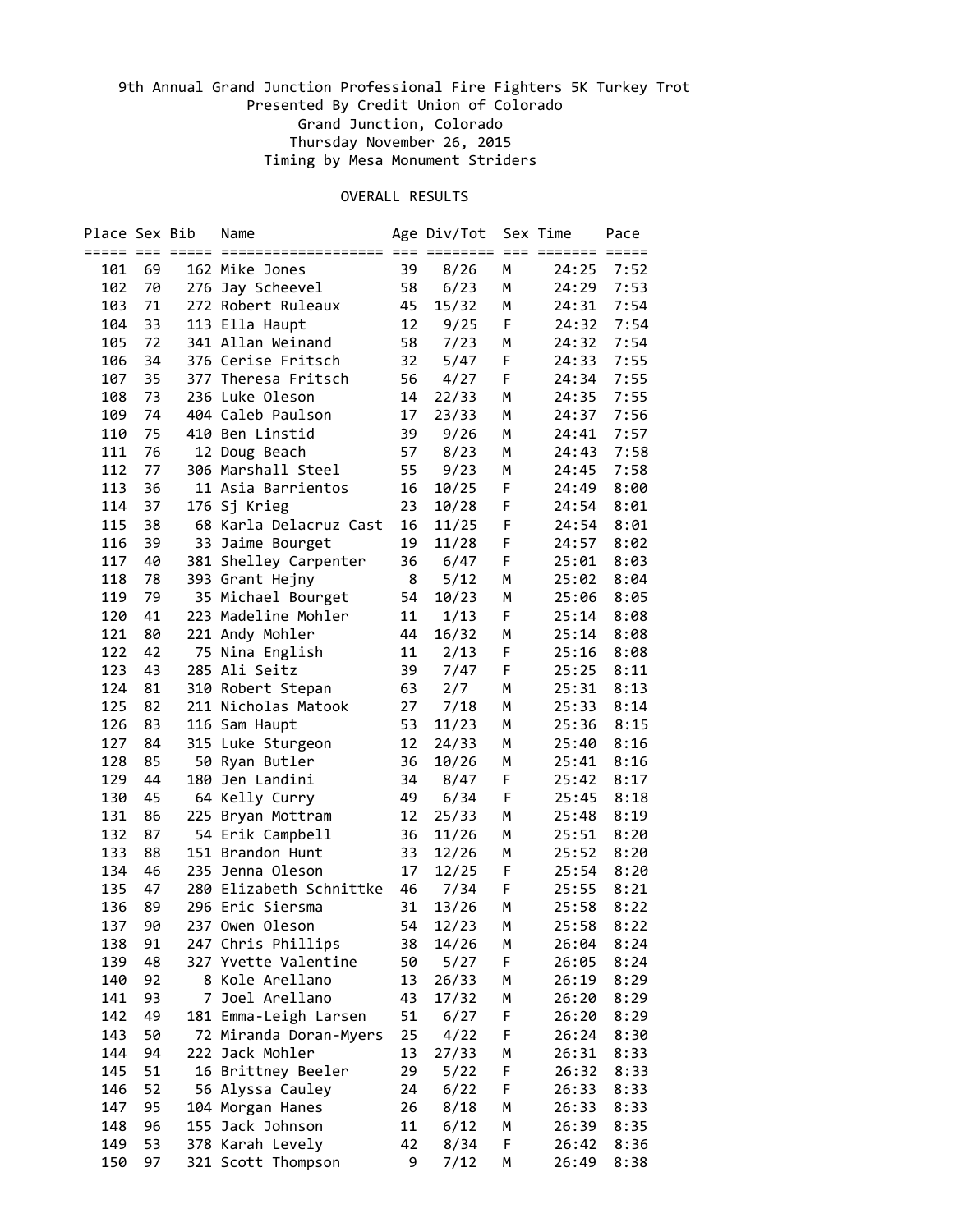| Place Sex Bib |         | Name                  |    | Age Div/Tot |   | Sex Time | Pace |
|---------------|---------|-----------------------|----|-------------|---|----------|------|
|               |         |                       |    |             |   |          |      |
| 151           | 98      | 407 Karl Wicklund     | 28 | 9/18        | М | 26:51    | 8:39 |
| 152           | 54      | 215 Pam McLaughlin    | 53 | 7/27        | F | 26:53    | 8:40 |
| 153           | 55      | 243 Jennifer Pacheco  | 27 | 7/22        | F | 26:59    | 8:41 |
| 154           | 56      | 91 Katie Gilliam      | 28 | 8/22        | F | 26:59    | 8:41 |
| 155           | 57      | 220 Amy Mohler        | 45 | 9/34        | F | 27:01    | 8:42 |
| 156           | 58      | 322 Lauren Tibbetts   | 16 | 13/25       | F | 27:06    | 8:44 |
| 157           | 59      | 172 Shannon Koch      | 41 | 10/34       | F | 27:07    | 8:44 |
| 158           | 60      | 141 Bonnie Hofto      | 35 | 9/47        | F | 27:07    | 8:44 |
| 159           | 61      | 409 Brooke Breitnaver | 29 | 9/22        | F | 27:08    | 8:44 |
| 160           | 99      | 408 Nick Breitnaver   | 29 | 10/18       | М | 27:08    | 8:44 |
| 161           | 62      | 101 Maddie Haller     | 14 | 14/25       | F | 27:10    | 8:45 |
| 162           | 63      | 153 Kellie Jackson    | 45 | 11/34       | F | 27:11    | 8:45 |
| 163           | 64      | 127 India Hilty       | 18 | 12/28       | F | 27:12    | 8:46 |
| 164           | 65      | 125 Bailey Hilty      | 21 | 13/28       | F | 27:15    | 8:46 |
| 165           | 100     | 390 Ryan Keyes        | 35 | 15/26       | Μ | 27:16    | 8:47 |
| 166           | 66      | 297 Alyssa Smart      | 16 | 15/25       | F | 27:17    | 8:47 |
|               | 167 101 | 273 Veter Samuels     | 37 | 16/26       | M | 27:17    | 8:47 |
| 168           | 67      | 325 Megan Turley      | 29 | 10/22       | F | 27:18    | 8:48 |
| 169           | 68      | 37 Alaina Brennan     | 26 | 11/22       | F | 27:19    | 8:48 |
|               | 170 102 | 240 Matthew Oliver    | 40 | 18/32       | М | 27:20    | 8:48 |
|               | 171 103 | 311 Jaden Stewart     | 13 | 28/33       | М | 27:22    | 8:49 |
|               | 172 104 | 123 Louie Herrera     | 55 | 13/23       | М | 27:27    | 8:50 |
|               | 173 105 | 109 Lucas Harrison    | 21 | 11/13       | М | 27:27    | 8:50 |
|               | 174 106 | 242 Ed Pacheco        | 29 | 11/18       | М | 27:32    | 8:52 |
|               | 175 107 | 134 Scott Hirschbuhl  | 47 | 19/32       | М | 27:38    | 8:54 |
|               | 176 108 | 165 Ford Keeler       | 51 | 14/23       | M | 27:40    | 8:55 |
|               | 177 109 | 400 Nicholas Gordon   | 16 | 29/33       | М | 27:45    | 8:56 |
| 178           | 69      | 196 Jordyn Madsen     | 22 | 14/28       | F | 27:45    | 8:56 |
|               | 179 110 | 319 Justin Tappan     | 27 | 12/18       | М | 27:47    | 8:57 |
| 180           | 70      | 259 Libby Rasmussen   | 37 | 10/47       | F | 27:48    | 8:57 |
| 181           | 71      | 154 Angela Johnson    | 41 | 12/34       | F | 27:50    | 8:58 |
| 182           | 72      | 281 Mandy Scott       | 34 | 11/47       | F | 27:51    | 8:58 |
| 183           | 73      | 239 Emily Oliver      | 33 | 12/47       | F | 28:01    | 9:01 |
| 184           | 74      | 132 Quinlan Hinerfeld | 12 | 16/25       | F | 28:01    | 9:02 |
|               | 185 111 | 279 Chris Schnell     | 31 | 17/26       | M | 28:03    | 9:02 |
| 186           | 75      | 258 Duffy Rasmussen   | 47 | 13/34       | F | 28:03    | 9:02 |
|               | 187 76  | 312 Jennifer Stewart  | 44 | 14/34       | F | 28:07    | 9:03 |
|               | 188 112 | 42 Aaron Brown        | 44 | 20/32       | М | 28:08    | 9:04 |
| 189           | 77      | 317 Kathleen Tadvick  | 36 | 13/47       | F | 28:24    | 9:09 |
| 190           | 78      | 391 Stacy Falsone     | 31 | 14/47       | F | 28:26    | 9:10 |
|               | 191 113 | 388 Tyson Olsen       | 26 | 13/18       | М | 28:34    | 9:12 |
|               | 192 114 | 27 Derek Bihr         | 31 | 18/26       | M | 28:36    | 9:13 |
| 193           | 79      | 384 Amelia Vagher     | 37 | 15/47       | F | 28:41    | 9:14 |
| 194           | 80      | 114 Kim Haupt         | 52 | 8/27        | F | 28:41    | 9:14 |
| 195           | 81      | 270 Pamela Ruland     | 34 | 16/47       | F | 28:43    | 9:15 |
| 196           | 82      | 30 Claudine Bogart    | 45 | 15/34       | F | 28:44    | 9:15 |
|               | 197 115 | 397 Heath Scott       | 41 | 21/32       | М | 28:46    | 9:16 |
| 198           | 83      | 396 Esa Crumb         | 34 | 17/47       | F | 28:46    | 9:16 |
|               | 199 116 | 200 Larry Manchester  | 47 | 22/32       | М | 28:46    | 9:16 |
| 200           | 84      | 199 Chloe Manchester  | 15 | 17/25       | F | 28:46    | 9:16 |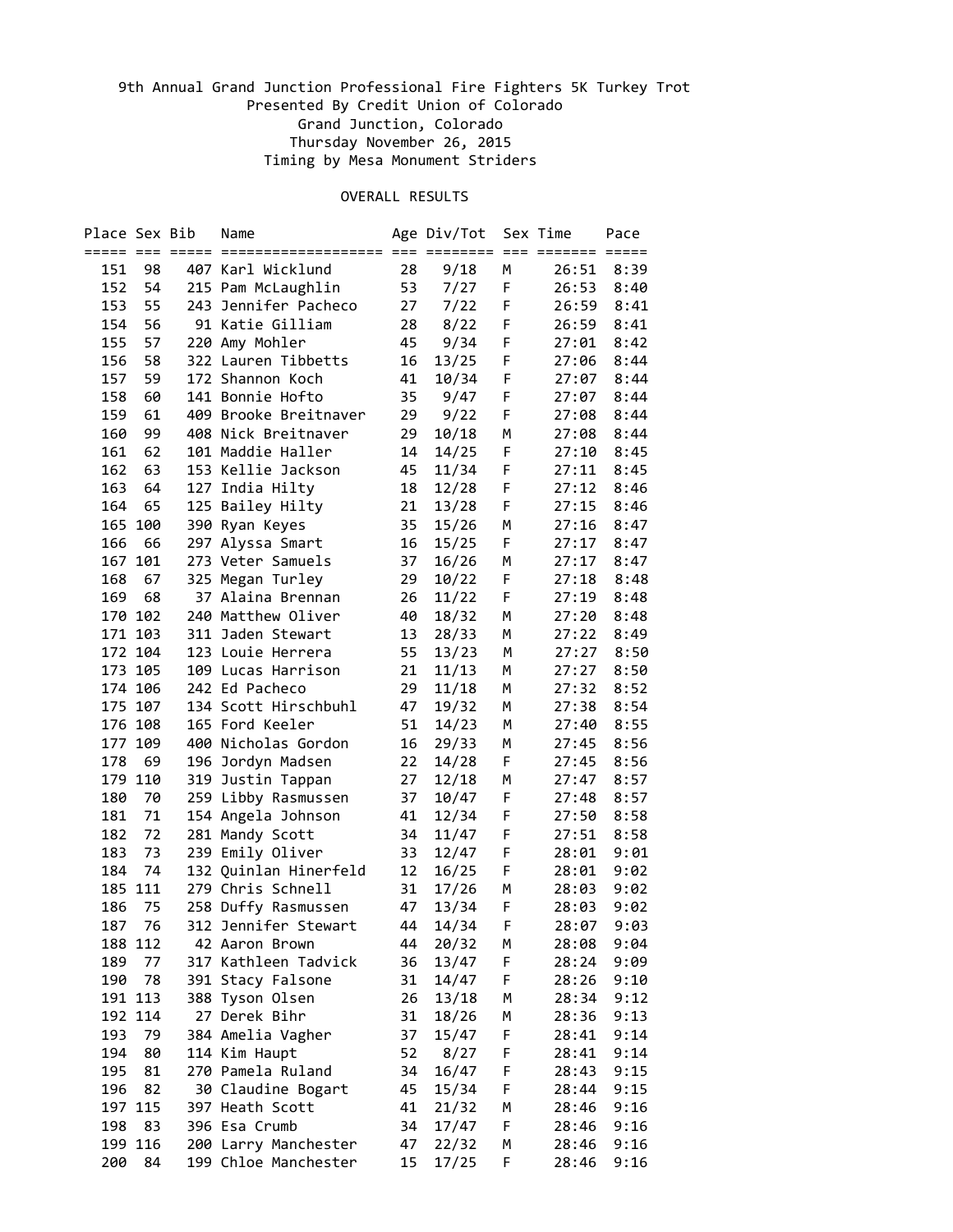| Place Sex Bib |                    | Name                            |    | Age Div/Tot |    | Sex Time    | Pace        |
|---------------|--------------------|---------------------------------|----|-------------|----|-------------|-------------|
|               |                    |                                 |    |             |    |             |             |
| 201           | 85                 | 260 Courtney Reece              | 19 | 15/28       | F  | 28:47       | 9:16        |
|               | 202 117            | 191 Theodor Lielkoks            | 48 | 23/32       | М  | 28:48       | 9:16        |
| 203           | 86                 | 158 Kelly Johnson               | 34 | 18/47       | F  | 28:52       | 9:18        |
| 204           | 87                 | 233 Alexandra Ogle              | 32 | 19/47       | F  | 28:52       | 9:18        |
|               | 205 118            | 188 Edmund Leemhuis             | 31 | 19/26       | М  | 29:02       | 9:21        |
| 206           |                    |                                 |    |             |    | 29:02       | 9:21        |
| 207           | 88                 | 342 Suzanne Weinand             | 26 | 12/22       | F  | 29:04       | 9:22        |
| 208           | 119                | 405 Amos Martinez               | 62 | 3/7         | М  | 29:07       | 9:23        |
| 209           | 89                 | 305 Amanda Steel                | 27 | 13/22       | F  | 29:15       | 9:25        |
| 210           | 90                 | 19 Brynne Berry                 | 11 | 3/13        | F  | 29:19       | 9:26        |
| 211           | 91                 | 385 Tabatha Kissner             | 33 | 20/47       | F  | 29:22       | 9:28        |
| 212           | 92                 | 59 Kristin Coakley              | 42 | 16/34       | F  | 29:25       | 9:29        |
| 213           | 93                 | 271 Kari Ruleaux                | 41 | 17/34       | F  | 29:30       | 9:30        |
| 214           | 94                 | 307 Mary Steel                  | 23 | 16/28       | F  | 29:31       | 9:31        |
| 215           | 95                 | 355 Sharon Williams             | 56 | 9/27        | F  | 29:33       | 9:31        |
|               | 216 120            | 149 Anthony Huff                | 45 | 24/32       | M  | 29:37       | 9:32        |
| 217           | 96                 | 254 Erica Price                 | 42 | 18/34       | F  | 29:39       | 9:33        |
| 218           | 97                 | 288 Teri Shecter                | 60 | 1/5         | F  | 29:43       | 9:34        |
|               | 219 121            | 395 Todd Lee                    | 23 | 12/13       | м  | 29:46       | 9:35        |
|               | 220 122            | 74 Adam Endsley                 | 38 | 20/26       | М  | 29:47       | 9:35        |
| 221           | 98                 | 32 Chelsea Bourget              | 24 | 14/22       | F  | 29:49       | 9:36        |
| 222           | 99                 | 261 Kayla Reece                 | 23 | 17/28       | F  | 30:03       | 9:41        |
|               | 223 100            | 250 Maria Polen                 | 52 | 10/27       | F  | 30:06       | 9:41        |
|               | 224 101            | 249 Jolene Pietz                | 33 | 21/47       | F  | 30:07       | 9:42        |
|               | 225 123            | 298 Kevin Smart                 | 38 | 21/26       | М  | 30:08       | 9:42        |
|               | 226 102            | 179 Lendy Lancaster             | 40 | 19/34       | F  | 30:09       | 9:43        |
|               | 227 103            | 111 Samantha Harter             | 27 | 15/22       | F  | 30:11       | 9:43        |
|               | 228 104            | 51 Stacy Butler                 | 39 | 22/47       | F  | 30:13       | 9:44        |
|               | 229 124            | 204 Jim Marshall                | 59 | 15/23       | М  | 30:16       | 9:45        |
|               | 230 105            | 69 Jessica Deters               | 21 | 18/28       | F  | 30:17       | 9:45        |
|               | 231 125            | 338 Nathan Watchman             | 39 | 22/26       | Μ  | 30:29       | 9:49        |
|               | 232 106            | 150 Dawn Huff                   | 42 | 20/34       | F  | 30:32       | 9:50        |
|               | 233 107            | 124 Debbie Hill                 | 48 | 21/34       | F  | 30:34       | 9:51        |
|               | 234 108            | 157 Katie Johnson               | 33 | 23/47       | F  | 30:49       | 9:55        |
|               | 235 126            | 159 Mark Johnson                | 36 | 23/26       | M  | 30:49       | 9:55        |
|               | 236 109            | 202 Kaitlin Marcotte            | 27 | 16/22       | F  | 30:50       | 9:56        |
|               | 237 110            | 168 Caralae Kellerby            |    | 38 24/47    | F  |             | 30:57 9:58  |
|               | 238 111            | 40 Sarah Brooks                 | 33 | 25/47       | F. | 31:00       | 9:59        |
|               | 239 127            | 382 Antonio Archuleta           | 19 | 13/13       | Μ  |             | 31:09 10:02 |
|               | 240 112            | 368 Bernadette Scossins         | 51 | 11/27       | F  | 31:11 10:03 |             |
|               | 241 128            | 152 Rich Huttenhower            | 57 | 16/23       | М  | 31:12 10:03 |             |
|               | 242 129            | 386 Mike Cunningham             | 41 | 25/32       | М  | 31:13 10:03 |             |
|               |                    |                                 |    |             |    | 31:21 10:06 |             |
|               | 243 130<br>244 131 | 67 Steven Defeyter              | 64 | 4/7         | Μ  |             |             |
|               |                    | 61 Randy Cooper<br>187 Toni Lee | 58 | 17/23       | М  |             | 31:23 10:06 |
|               | 245 113            |                                 | 40 | 22/34       | F  |             | 31:28 10:08 |
|               | 246 114            | 257 Tawnya Quintana             | 34 | 26/47       | F  | 31:32 10:09 |             |
|               | 247 132            | 26 Cory Bice                    | 28 | 14/18       | М  | 31:33 10:10 |             |
|               | 248 115            | 108 Laurie Harrison             | 59 | 12/27       | F  |             | 31:34 10:10 |
|               | 249 116            | 122 Kathryn Herrera             | 50 | 13/27       | F  | 31:36 10:11 |             |
|               | 250 117            | 252 Grace Poteet                | 45 | 23/34       | F  | 31:38 10:11 |             |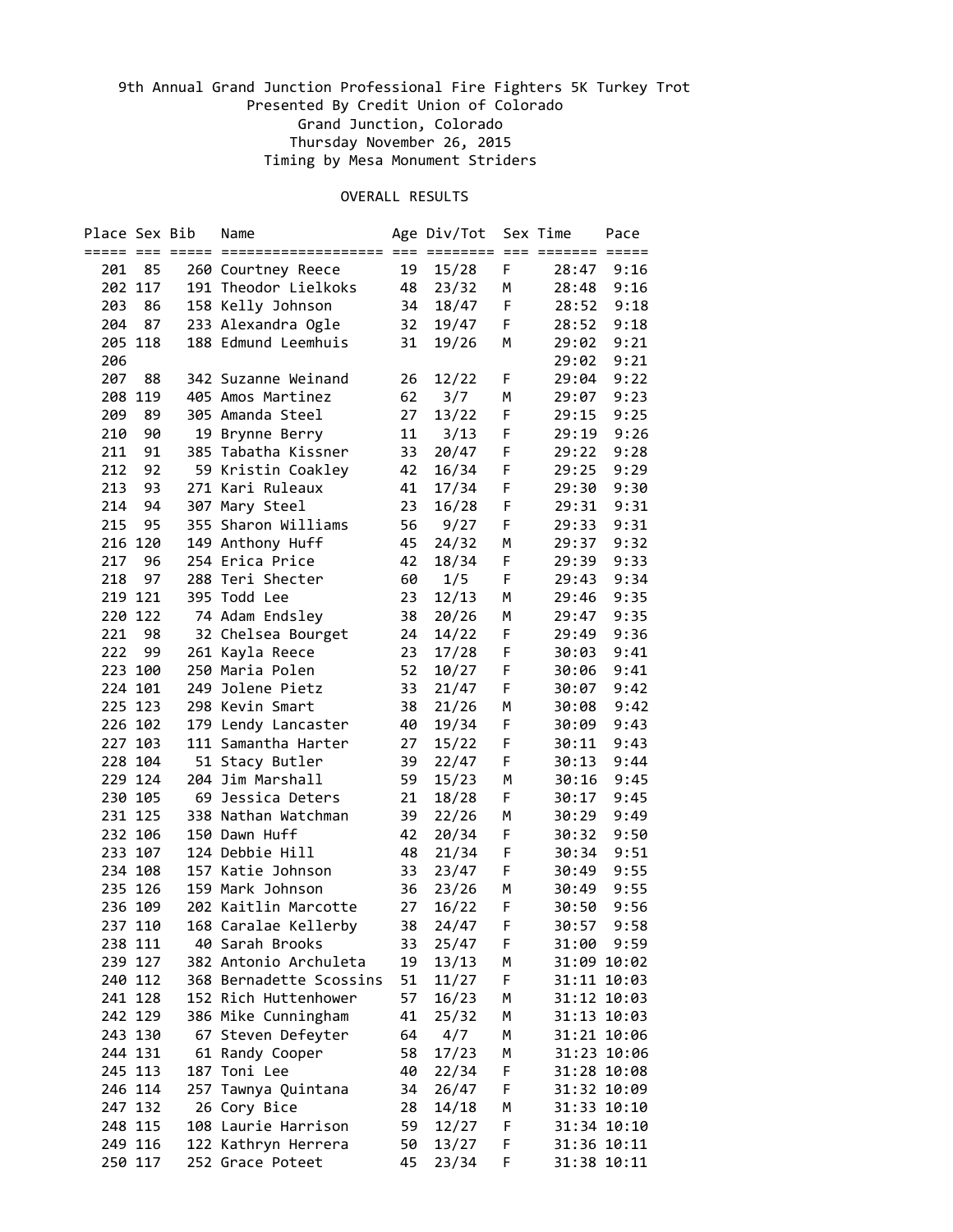| Place Sex Bib |         | Name                  |    | Age Div/Tot   |    | Sex Time | Pace        |
|---------------|---------|-----------------------|----|---------------|----|----------|-------------|
|               |         |                       |    |               |    |          |             |
|               | 251 118 | 2 Ugne Adikeviciute   | 31 | 27/47         | F  |          | 31:52 10:16 |
|               | 252 133 | 328 James Van Pelt    | 61 | 5/7           | М  |          | 31:54 10:16 |
|               | 253 119 | 5 Itzaxo Amarica      | 41 | 24/34         | F. |          | 31:54 10:16 |
|               | 254 120 | 406 Dana Summers      | 61 | 2/5           | F  |          | 31:56 10:17 |
|               | 255 121 | 28 Hannah Bihr        | 30 | 28/47         | F  |          | 31:57 10:17 |
|               | 256 122 | 14 Glenna Beasley     | 40 | 25/34         | F  |          | 32:01 10:19 |
|               | 257 123 | 359 Lynn Wilson       | 52 | 14/27         | F  |          | 32:01 10:19 |
|               | 258 124 | 320 Samantha Tappan   | 25 | 17/22         | F  |          | 32:23 10:26 |
|               | 259 125 | 353 Jay Wilcox        | 40 | 26/34         | F  |          | 32:29 10:28 |
|               | 260 126 | 234 Danielle Oleson   | 17 | 18/25         | F  |          | 32:33 10:29 |
|               | 261 127 | 102 Amy Hand          | 45 | 27/34         | F  |          | 32:36 10:30 |
|               | 262 128 | 293 Riley Sidanycz    | 14 | 19/25         | F  |          | 32:40 10:31 |
|               | 263 129 | 147 Linda Howery      | 54 | 15/27         | F  |          | 32:42 10:32 |
|               | 264 134 | 255 Jason Price       | 44 | 26/32         | M  |          | 32:49 10:34 |
|               | 265 135 | 53 Jamarcus Cameron   | 9  | 8/12          | M  |          | 32:51 10:35 |
|               | 266 130 | 201 Nita Mancuso      | 59 | 16/27         | F  |          | 32:52 10:35 |
|               | 267 131 | 370 Emily Young       | 13 | 20/25         | F  |          | 32:55 10:36 |
|               | 268 132 | 303 Hanna Starritt    | 19 | 19/28         | F  |          | 32:58 10:37 |
|               | 269 133 | 216 Rea McLaughlin    | 20 | 20/28         | F  |          | 32:58 10:37 |
|               | 270 134 | 369 Leisha Young      | 38 | 29/47         | F  |          | 32:59 10:37 |
|               | 271 136 | 213 Jim McLaughlin    | 52 | 18/23         | М  |          | 32:59 10:37 |
|               | 272 137 | 178 Greg Lampe        | 27 | 15/18         | М  |          | 33:02 10:38 |
|               | 273 138 | 70 Joe Deters         | 15 | 30/33         | М  |          | 33:03 10:38 |
|               | 274 135 | 323 Veta Traxler      | 29 | 18/22         | F  |          | 33:28 10:47 |
|               | 275 136 | 336 Audrey Volt       | 55 | 17/27         | F  |          | 33:42 10:51 |
|               | 276 139 | 107 Keenan Harris     | 25 | 16/18         | м  |          | 33:45 10:52 |
|               | 277 140 | 194 Kaleb Mac Millan  | 14 | 31/33         | м  |          | 33:49 10:53 |
|               | 278 137 | 302 Gabrelle Stanford | 19 | 21/28         | F  |          | 33:51 10:54 |
|               | 279 141 | 135 Thaddeous Hoff    | 13 | 32/33         | м  |          | 34:14 11:01 |
|               | 280 138 | 402 Maddy Shiflet     | 18 | 22/28         | F  |          | 34:14 11:01 |
|               | 281 142 | 136 Duane Hoff Jr.    | 45 | 27/32         | м  |          | 34:16 11:02 |
|               | 282 139 | 62 Veronica Cooper    | 23 | 23/28         | F  |          | 34:18 11:03 |
|               | 283 140 | 304 Kellie Starritt   | 47 | 28/34         | F  |          | 34:26 11:05 |
|               | 284 141 | 110 Mallory Harrison  | 30 | 30/47         | F  |          | 34:34 11:08 |
|               | 285 142 | 361 Barbara Wolny     | 57 | 18/27         | F  |          | 34:44 11:11 |
|               | 286 143 | 301 Cady Sonmor       | 20 | 24/28         | F  |          | 35:02 11:17 |
|               | 287 143 | 138 Ethan Hoffman     |    | $6\quad 9/12$ | M  |          | 35:03 11:17 |
|               | 288 144 | 246 Taylor Pettit     | 17 | 33/33         | М  |          | 35:07 11:19 |
|               | 289 144 | 13 Ruth Beach         | 52 | 19/27         | F  |          | 35:09 11:19 |
|               | 290 145 | 139 Aubrey Hoffman    | 33 | 31/47         | F  |          | 35:17 11:22 |
|               | 291 146 | 287 Regan Shearer     | 11 | 4/13          | F  |          | 35:17 11:22 |
|               | 292 147 | 264 Lane Robinson     | 8  | 5/13          | F  |          | 35:28 11:25 |
|               | 293 148 | 351 Mallory Widmer    | 28 | 19/22         | F  |          | 35:44 11:30 |
|               | 294 145 | 84 Hayden Foster      | 7  | 10/12         | М  |          | 35:54 11:34 |
|               | 295 146 | 265 Alex Rodriguez    | 25 | 17/18         | М  |          | 35:54 11:34 |
|               | 296 147 | 86 Joed Foster        | 40 | 28/32         | М  |          | 35:56 11:34 |
|               | 297 148 | 266 Blair Rollins     | 32 | 24/26         | М  |          | 36:05 11:37 |
|               | 298 149 | 267 Jennifer Rollins  | 30 | 32/47         | F  |          | 36:06 11:37 |
|               | 299 149 | 314 Tim Stewart       | 48 | 29/32         | м  |          | 36:14 11:40 |
|               | 300 150 | 313 Taegan Stewart    | 16 | 21/25         | F  |          | 36:14 11:40 |
|               |         |                       |    |               |    |          |             |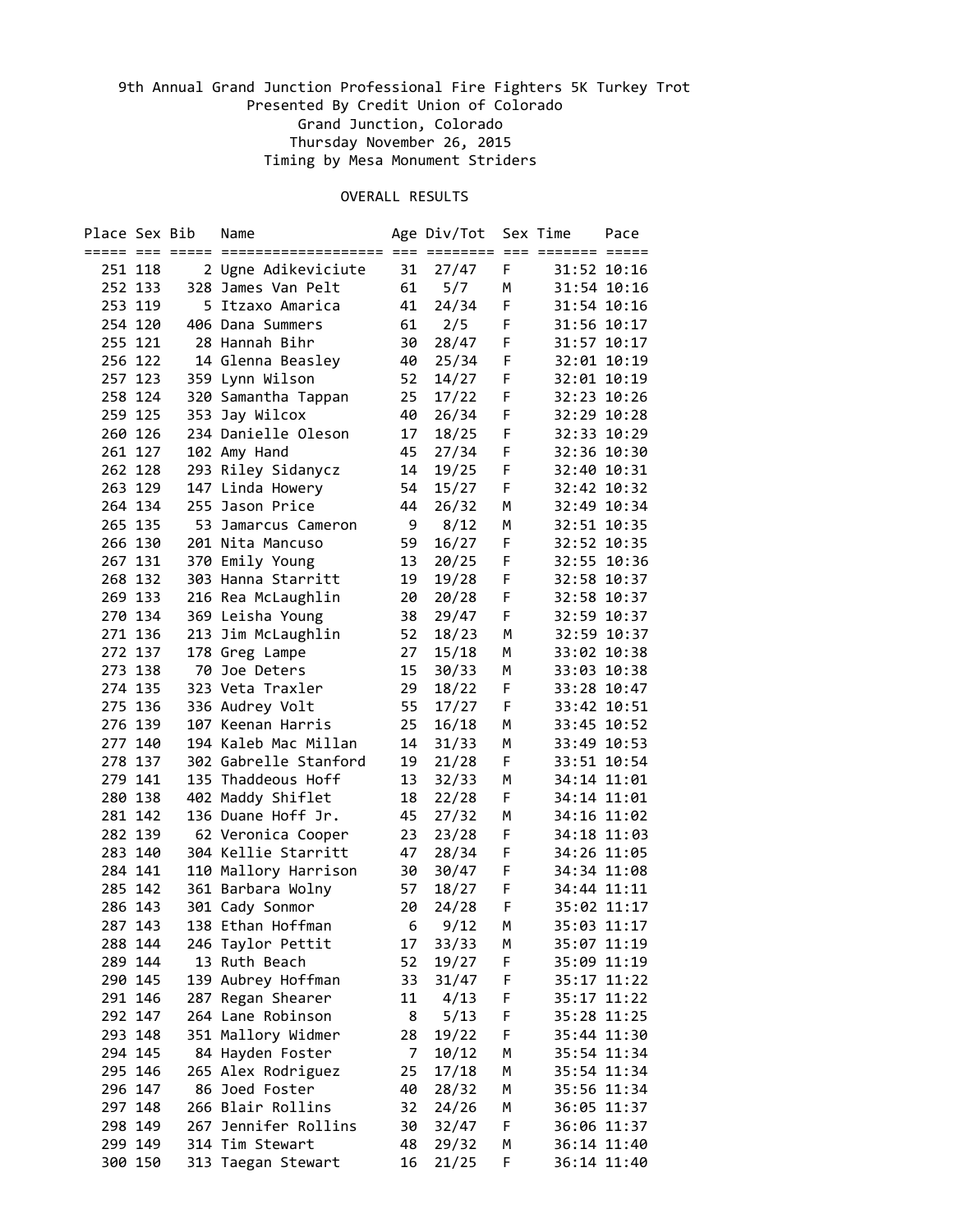| Place Sex Bib |                    | Name                   |    | Age Div/Tot |    | Sex Time    | Pace        |
|---------------|--------------------|------------------------|----|-------------|----|-------------|-------------|
|               |                    |                        |    |             |    |             |             |
|               | 301 151            | 362 Megan Woolley      | 11 | 6/13        | F. |             | 36:16 11:41 |
|               | 302 150            | 90 Adrian Gibson       | 25 | 18/18       | М  |             | 36:24 11:43 |
|               | 303 152            | 10 Susan Baroffio      | 57 | 20/27       | F  | 36:40 11:49 |             |
|               | 304 153            | 60 Paula Cooper        | 48 | 29/34       | F  | 36:49 11:51 |             |
|               | 305 154            | 73 Kristy Driver       | 51 | 21/27       | F  | 37:00 11:55 |             |
| 306 151       |                    | 58 Brad Class          | 55 | 19/23       | м  | 37:06 11:57 |             |
|               | 307 155            | 167 M K Keller         | 21 | 25/28       | F  | 37:16 12:00 |             |
|               | 308 156            | 36 Paulette Bourget    | 60 | 3/5         | F  | 37:18 12:01 |             |
|               | 309 157            | 228 Julie Mouton       | 41 | 30/34       | F  |             | 37:31 12:05 |
|               | 310 158            | 182 Jennifer Larsen    | 32 | 33/47       | F  | 37:59 12:14 |             |
|               | 311 159            | 263 Jessica Robinson   | 33 | 34/47       | F  | 38:14 12:19 |             |
|               |                    |                        |    |             | F  |             |             |
|               | 312 160            | 205 Sarah Marshall     | 54 | 22/27       |    | 38:24 12:22 |             |
|               | 313 161            | 41 Tara Brosig         | 38 | 35/47       | F  |             | 38:33 12:25 |
|               | 314 162            | 248 Jennifer Phillips  | 41 | 31/34       | F  |             | 38:50 12:30 |
|               | 315 163            | 238 Pauline Oleson     | 52 | 23/27       | F  | 39:05 12:35 |             |
|               | 316 164            | 31 Anna Bourget        | 17 | 22/25       | F  |             | 39:27 12:42 |
|               | 317 152            | 347 Rob White          | 57 | 20/23       | м  |             | 39:38 12:46 |
|               | 318 165            | 344 Cindy White        | 57 | 24/27       | F  | 39:38 12:46 |             |
|               | 319 166            | 387 Valerie Medina     | 34 | 36/47       | F  | 40:06 12:55 |             |
|               | 320 167            | 366 Blake Hawkins      | 6  | 7/13        | F. | 40:07 12:55 |             |
|               | 321 153            | 3 Andrew Agredano      | 10 | 11/12       | м  | 40:33 13:03 |             |
|               | 322 168            | 78 Alliza Fitzgibbons  | 14 | 23/25       | F. | 40:46 13:08 |             |
|               | 323 169            | 85 Isabel Foster       | 9  | 8/13        | F  | 41:05 13:14 |             |
|               | 324 170            | 83 Amanda Foster       | 39 | 37/47       | F  |             | 41:06 13:14 |
|               | 325 154            | 183 Randy Larsen       | 61 | 6/7         | м  | 41:30 13:22 |             |
|               | 326 171            | 190 Jenn Lesko         | 19 | 26/28       | F  | 41:30 13:22 |             |
|               | 327 172            | 292 Kandy Sidanycz     | 70 | 1/1         | F. | 41:36 13:24 |             |
| 328 173       |                    | 76 Courtney Ewing      | 33 | 38/47       | F  |             | 42:14 13:36 |
| 329 155       |                    | 4 Evan Agredano        | 11 | 12/12       | м  | 42:14 13:36 |             |
|               | 330 156            | 117 James Hazelhurst   | 55 | 21/23       | м  | 42:34 13:42 |             |
|               | 331 174            | 119 Shayla Hazelhurst  | 23 | 27/28       | F  | 42:35 13:43 |             |
|               | 332 175            | 383 Melissa Hoaglund   | 33 | 39/47       | F  | 42:56 13:50 |             |
|               | 333 157            | 145 Richard Houk       | 57 | 22/23       | M  | 43:01 13:51 |             |
|               | 334 176            | 146 Therese Houk       | 54 | 25/27       | F  | 43:28 14:00 |             |
|               | 335 177            | 333 Vivian Vigil       | 5  | 9/13        | F  | 43:59 14:10 |             |
| 336 178       |                    | 295 Morgon Sidener     | 12 | 24/25       | F  | 46:25 14:57 |             |
|               | 337 179            | 294 Courtney Sidener   |    | 36 40/47    | F  | 46:30 14:58 |             |
|               |                    |                        |    |             |    | 46:48 15:04 |             |
|               | 338 158<br>339 180 | 65 Dave Dawson         | 66 | 7/7         | М  |             |             |
|               |                    | 106 Caitlyn Harris     | 25 | 20/22       | F  | 46:52 15:05 |             |
|               | 340 181            | 81 Jasmine Fitzgibbons | 40 | 32/34       | F  | 47:03 15:09 |             |
|               | 341 182            | 82 Valerie Fitzgibbons | 45 | 33/34       | F  | 47:03 15:09 |             |
|               | 342 159            | 80 Greg Fitzgibbons    | 44 | 30/32       | М  | 47:06 15:10 |             |
|               | 343 160            | 79 Glenn Fitzgibbons   | 41 | 31/32       | М  |             | 47:07 15:10 |
|               | 344 183            | 140 Lily Hoffman       | 6  | 10/13       | F. | 47:10 15:11 |             |
|               | 345 161            | 137 Benjamin Hoffman   | 36 | 25/26       | М  | 47:11 15:11 |             |
|               | 346 184            | 173 Kayla Kreinberg    | 22 | 28/28       | F  | 48:00 15:27 |             |
|               | 347 185            | 66 Jenny Dawson        | 64 | 4/5         | F  | 48:03 15:28 |             |
|               | 348 162            | 177 Paul Lachance      | 74 | 1/1         | М  | 48:35 15:39 |             |
|               | 349 186            | 193 Danette Mac Millan | 40 | 34/34       | F  | 51:48 16:41 |             |
| 350 187       |                    | 6 Dusty Anderson       | 35 | 41/47       | F. | 52:24 16:52 |             |